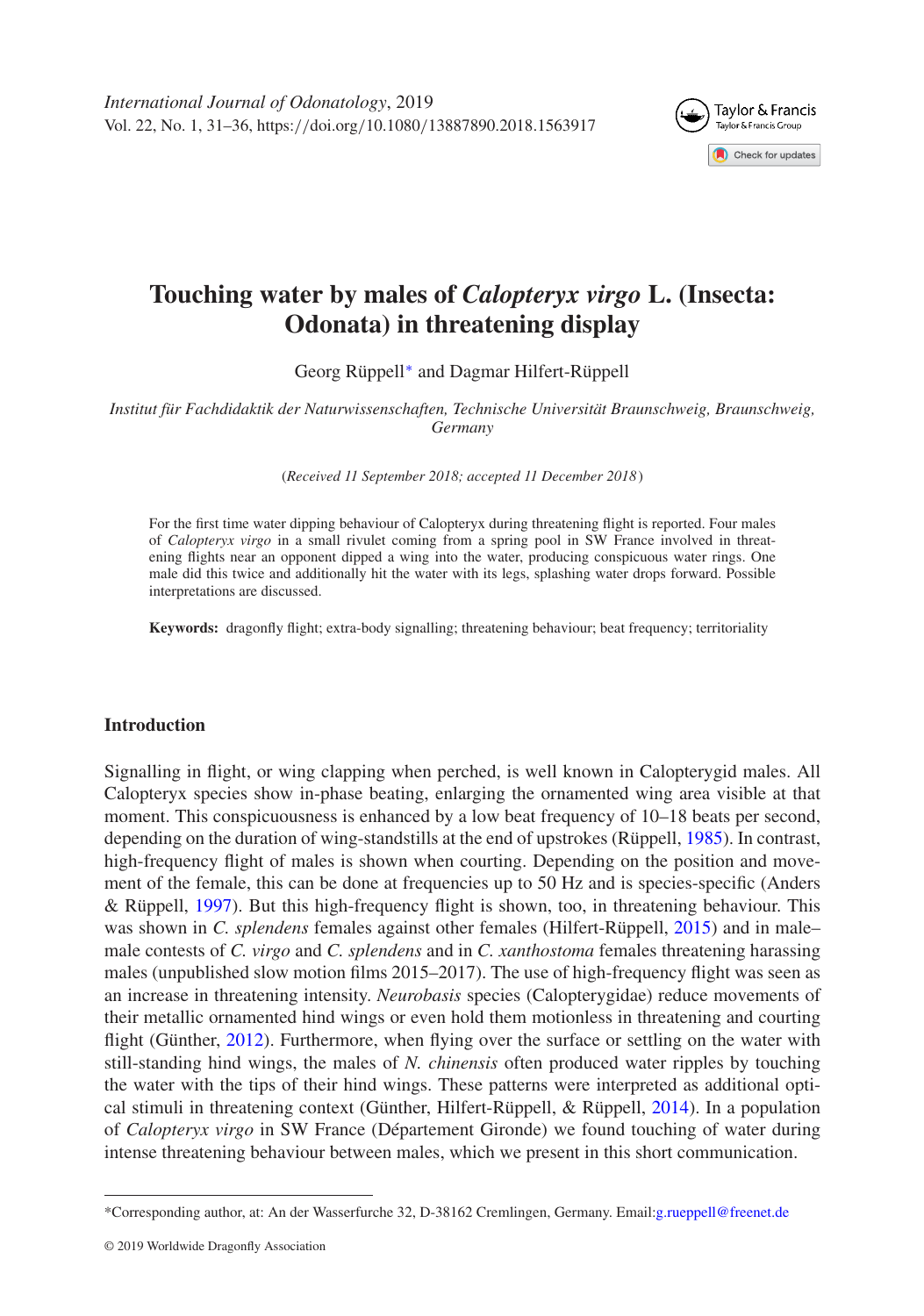## **Material and methods**

The behaviour was filmed between 24 and 27 June 2018 with a camera capable of slow motion filming (Sony RX 10 III, Tokyo, Japan) at 250 frames per second (fps). *Calopteryx virgo* flew at a small rivulet, entering the river Célé in SW France, Département Gironde  $(44.35^{\circ} N; 1.50^{\circ} E)$ , coming from a spring pool of about 10 m diameter and a depth of 0.6–1 m. The rivulet was 20–40 cm deep, running over rocky ground covered by a thin, light sediment or algae layer, and 60–120 cm wide. Filming was done between 10:00 and 16:00 local time when the ambient temperatures were between 25 and 28°C in sunny conditions. The water temperatures were between 12 and 14 $^{\circ}$ C. The flow velocity ranged between 0.5 and 1 m s<sup>-1</sup>. The filming was done at a sunny segment of this rivulet (Figure [1\)](#page-1-0) with banks vegetated by lesser water-parsnip (*Berula erecta*), greater spearwort (*Ranunculus lingua*) and some aquatic mint (*Mentha aquatica*). Territories of *C. virgo* – males along each waterside were 1–3 m long. From 23 to 27 June 2018 30 clips of films of threatening behaviour of *C. virgo* were produced with a projection duration of about 10 min. Four times on 25 June water touching of *C. virgo* males, all in a segment of 10 m, was filmed.

The analyses of the films were done by using the program Quick time version 7.7.9 (https://support.apple.com/kb/DL837?locale). For statistical analysis we used SPSS version 25 (https://www.ibm.com/analytics/spss-statistics-software) (*t*-test, at normal distribution).

# **Results**

From about 9:00–11:00 males established territories by threatening flights. Usually two, but also three or four males were involved. They showed frontal threatening, lateral threatening flights and waving flight  $($  = flying up and down). The wing beat pattern showed wing standstills after upstrokes: the duration of wing standstills was, in two normal threatening flights, 25% and 33% of the whole flight duration at beat frequencies of 13 Hz and 11.5 Hz ( $N = 21$ ; 15 wing beats).

On four occasions males of couples in three intense disputes showed dipping of a hindwing into the water, producing expanding water rings (Figure [2\)](#page-2-0). They dipped to the side where the opponent was flying. To execute this behaviour, the males flew 10–20 cm downward to the water.

<span id="page-1-0"></span>

Figure 1. *Calopteryx virgo* site in SW France. The rivulet comes from a spring pool (near top left). Filming was done at the narrow section at the end of visible water (in the middle, upper background).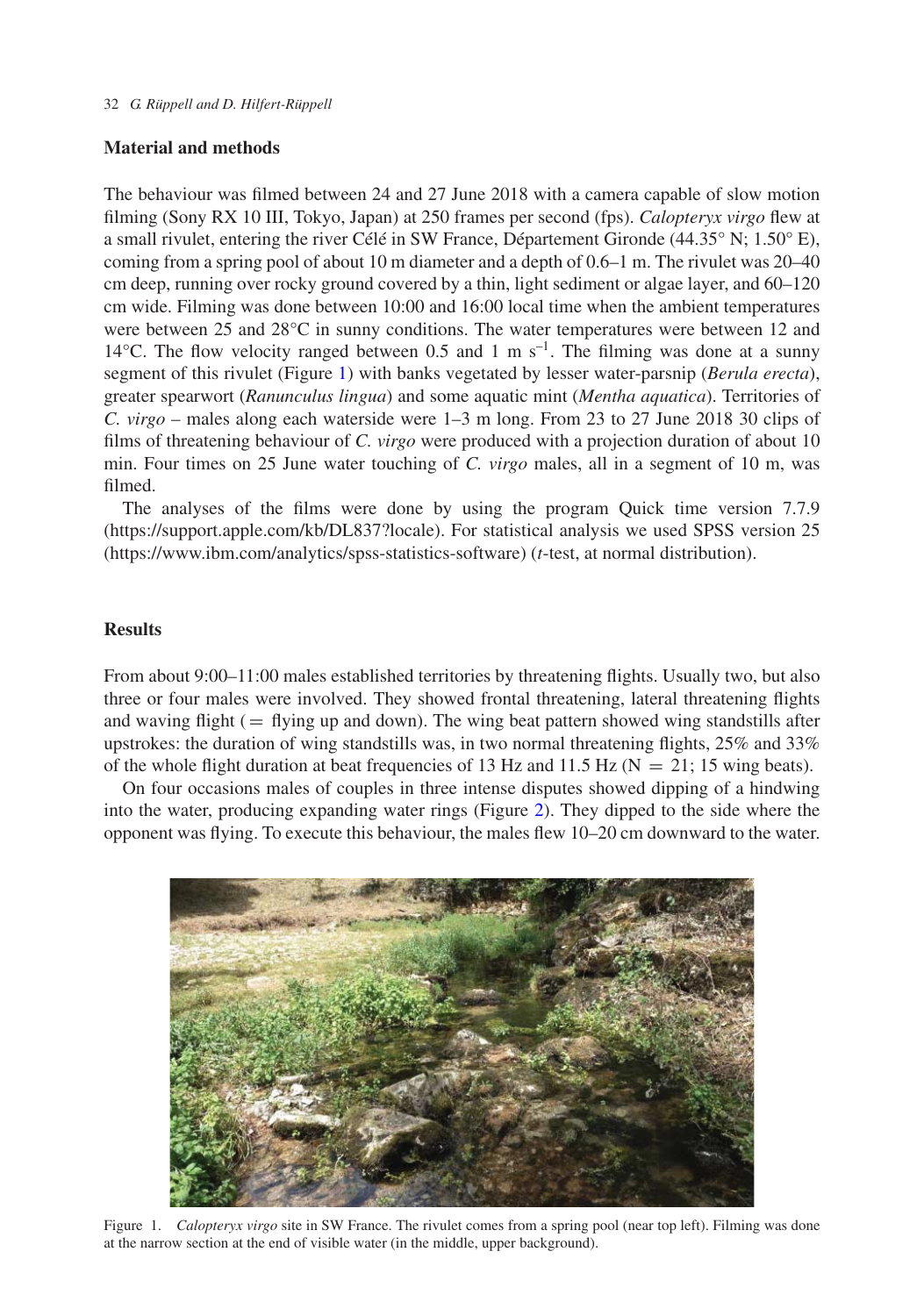*Touching water by males of* Calopteryx virgo *L. in threatening display* 33



Figure 2. Two threatening males of *C. virgo* dipped a hind wing into the water nearly synchronously. Top left: The left male is dipping his right hind wing into water, top right: the other male is dipping his right hind wing; bottom left and right: rings from the dips are expanding (still photos from a film at 250 fps). The beats at dipping and afterward were done without standstills.

<span id="page-2-0"></span>The duration of this water contact was  $0.004-0.008$  s (N = 5, flights). In one case two males involved in a dispute, flying close to each other, dipped nearly at the same time, the second male with a delay of 0.064 s to the dip of the first male.

In another dispute one male dipped twice with the same wing at two successive down strokes. Furthermore, at the second dip he hit the water with the two hind legs, splashing water drops forward (Figure [3\)](#page-3-0). The hitting began 0.004 s before the second dip. The wing beat between first and second dip was very short; its duration was only  $0.028$  s ( $= 35.7$  Hz) in contrast to durations of another flight with only one dip (0.067 s, = 14.9 Hz);  $N = 6$  wing beats).

The durations of the down strokes (producing most lift) of the water-using male and the male not using water differed clearly ( $p = 0.005$ ,  $t = -3.26$ ,  $t$ -test, N = 9 and 8 wing beats), being shorter in the dipping male.

During and water splashing the beat frequencies of this male were higher than his own frequencies before, and higher than that of the opponent (dotted bars,  $p = 0.033$ ,  $t = 2.35$ , *t*-test,  $N = 10$  and 7 wing beats; Figure [4\)](#page-3-1).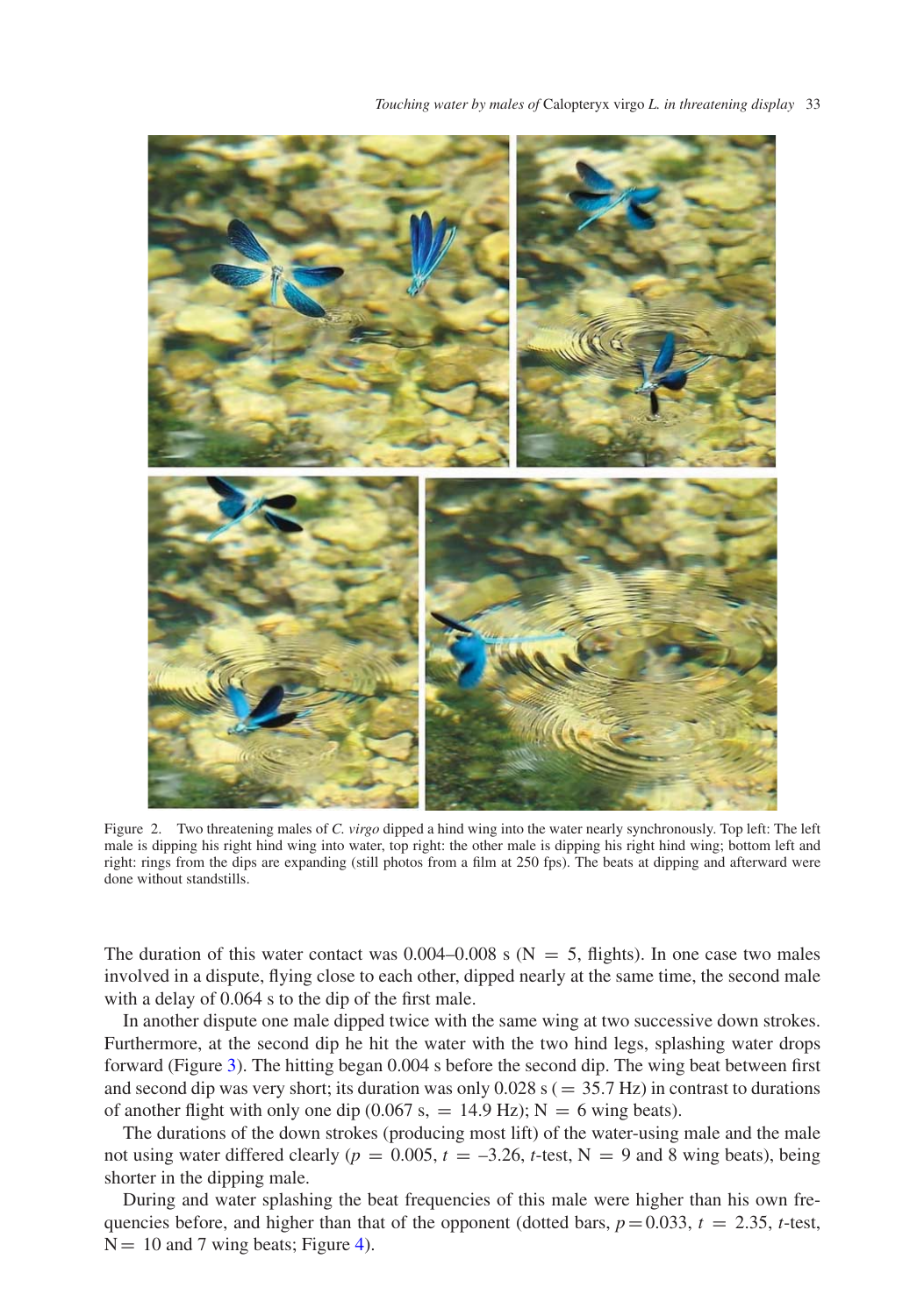#### 34 *G. Rüppell and D. Hilfert-Rüppell*



<span id="page-3-0"></span>Figure 3. A male of *C. virgo* is dipping his left hind wing twice (second and third picture at top, from left to right) and is hitting the water with two legs (probably hind legs, third picture at top and first picture at bottom), generating two imprints and splashing water drops forward (second picture at bottom) (still photos from a film at 250 fps).



<span id="page-3-1"></span>Figure 4. Wingbeat frequencies of two opponents: one male (black bars) was dipping his hind wing into the water twice (solid black arrows) and hitting the water's surface with legs (thin black arrow, same action as in Figure [3\)](#page-3-0). The other male (dotted bars) was threatening only in flight and was out of the screen at beat 8. Numbers in abscissa  $=$ successive wing beats.

## **Discussion**

The uniqueness of the reported water-pattern producing behaviour in threatening could be underlined by the fact that we examined more than 10 h of our own slow motion films of threatening flight of *C. splendens* from northern Germany, *C. virgo* from northern and southern Germany, *C. xanthostoma* from southern France and *C. haemorrhoidalis* from southern France, without any signs of a similar behaviour.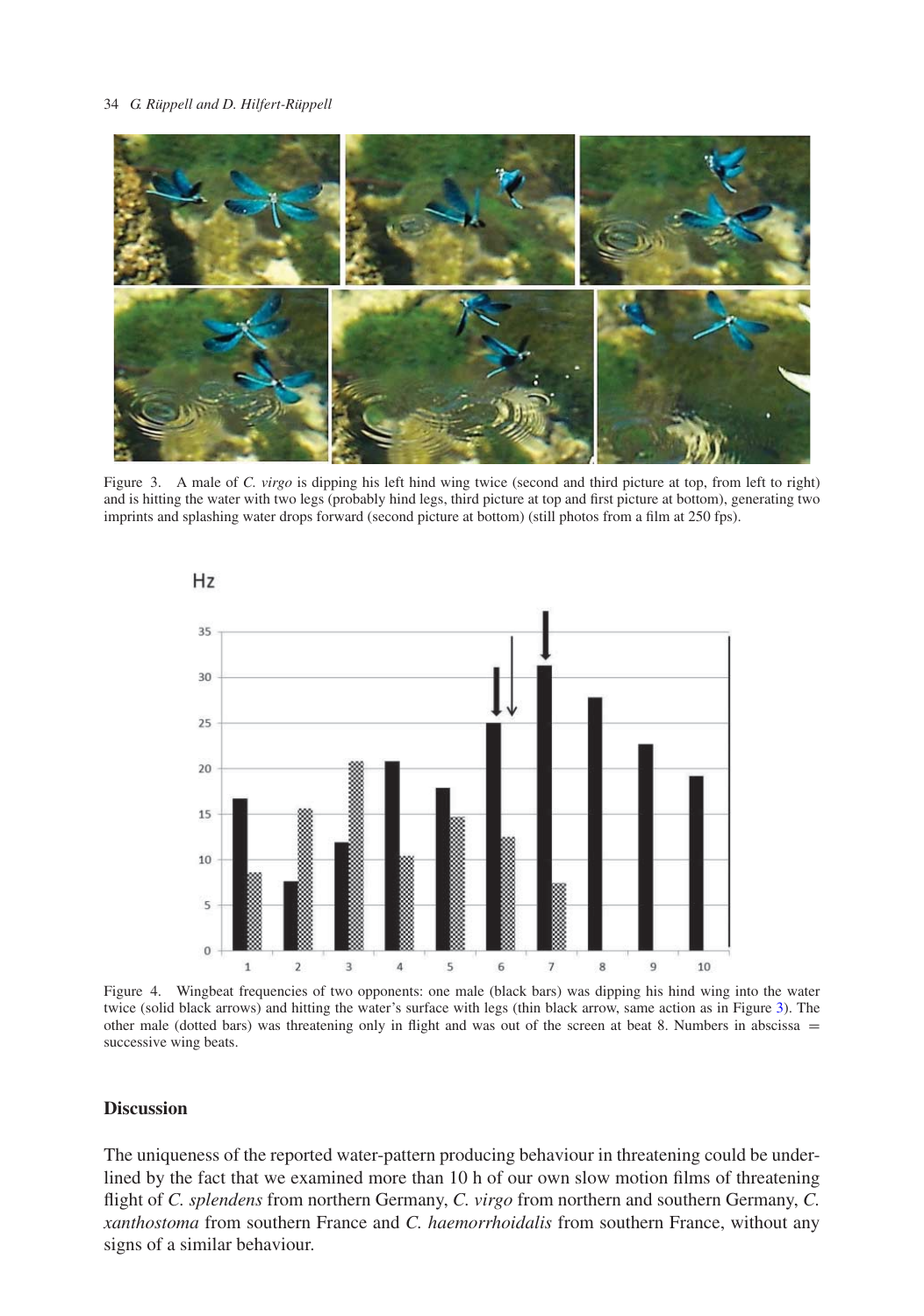The described wing-dipping or water-hitting with legs was only observed during intense threatening flight (at in-phase beating) in the presence of an opponent who was threat-flying nearby. It is not clear how many individuals at this dipping flight were involved, because the damselflies were not marked; however, at least two males must have been touching water, as in one event both opponents did it. At this dipping there are differences to normal threatening flight patterns. After wing-dipping and hitting the water's surface with legs, there are no wing standstills at the end of upstrokes. Furthermore, the beat frequency in the water-using male was increased and the durations of down strokes were shorter than in males threatening only by flying.

The result of water-pattern producing behaviour of *C. virgo* are short optical stimuli: expanding rings on the water's surface and reflections on the ground and, as an enhancement, two dips shortly one after the other together with the legs splashing water drops forwards.

Possible interpretations of this behaviour include signal enhancement as part of threatening flight. All five wing-dips and the water-splashing by legs were performed during intense male– male threatening at very close distances. Females were not involved. The wing dipping was done only by the hind wings, which is economical, because the hind wings are beaten nearer to the water's surface on a lower path than the forewings.

Other interpretations of water contact could be: (1) by chance during flight; (2) by accident during fights; and (3) during drinking or bathing. In drinking, the water contact is done with the head and mouth or body, never only with wings or legs. The head then is dipped into the water, as shown in Figure [5](#page-4-0) and in slow motion films on *C. splendens* and *C. virgo* (our films, unpublished). The wings in drinking touch the water, too, but then propel the body for take-off afterwards.

Accidental water contact is not a plausible explanation either, because to dip a wing or splash water, the damselflies changed their flight path and flew downwards for water contact. The repeat of two dips accompanied by water hitting by legs of one male is another argument against the by-chance hypothesis.

<span id="page-4-0"></span>

Figure 5. When this male was drinking he landed on the water with outstretched wings, putting his head under water (third picture on top – from left to right). At take-off the wings were flapping on the water's surface (still photos from a film at  $250$  fps).